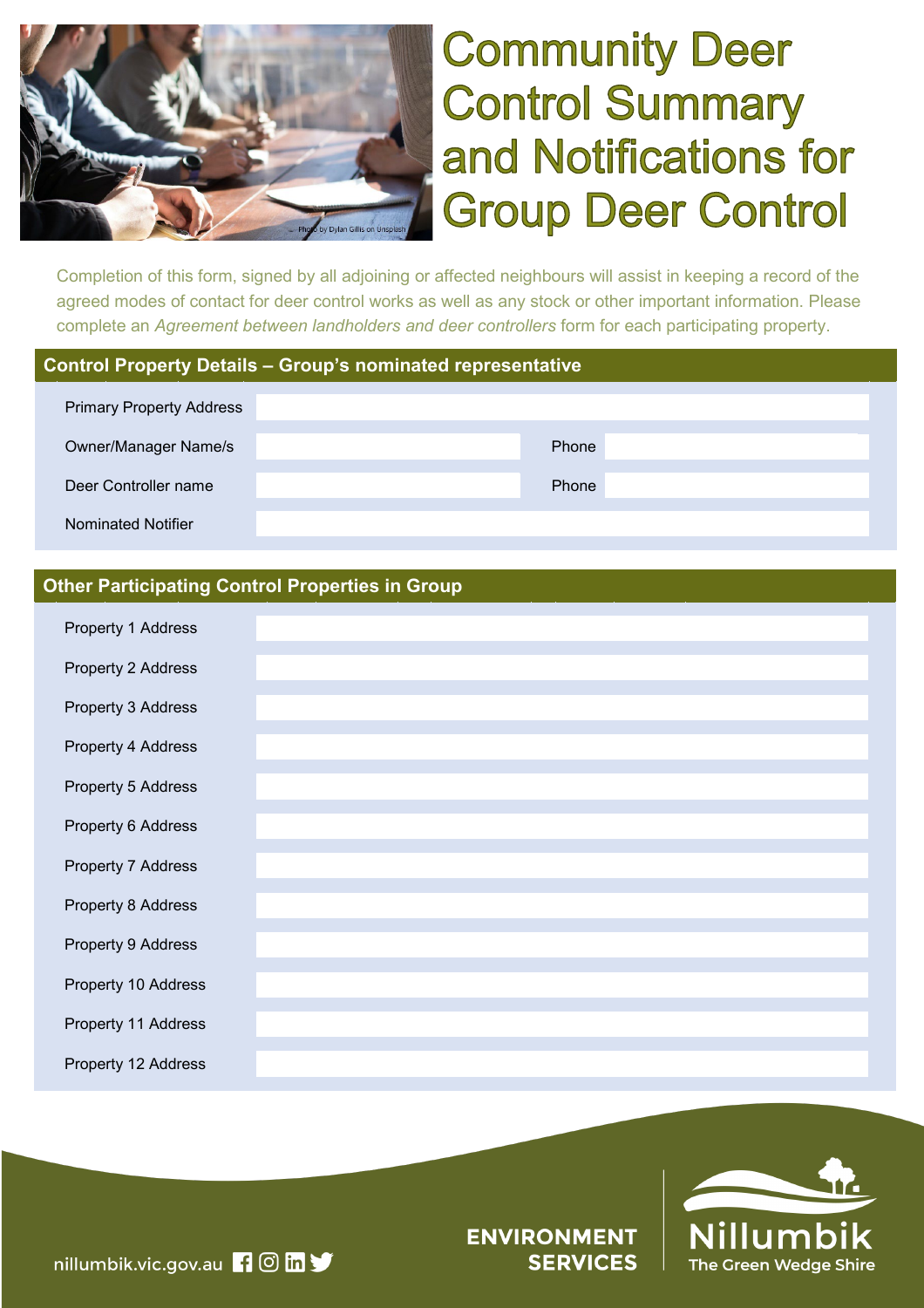### **List of All Neighbouring Properties for Group**

| Neighbour 1 Address  |  |
|----------------------|--|
| Neighbour 2 Address  |  |
| Neighbour 3 Address  |  |
| Neighbour 4 Address  |  |
| Neighbour 5 Address  |  |
| Neighbour 6 Address  |  |
| Neighbour 7 Address  |  |
| Neighbour 8 Address  |  |
| Neighbour 9 Address  |  |
| Neighbour 10 Address |  |
| Neighbour 11 Address |  |
| Neighbour 12 Address |  |

### **Victoria Police Notification Contacts**

| <b>District Firearms Officer</b> | David Garlick or Andrew Lodi - Diamond Creek<br>Phone 9438 8381 (direct) or 9438 8300 (general office)<br>Email DFO-ND5-DIAMOND-CREEK-OIC@police.vic.gov.au |  |  |
|----------------------------------|-------------------------------------------------------------------------------------------------------------------------------------------------------------|--|--|
| Victoria Police – 24hr           | Eltham station, phone 9430 4500                                                                                                                             |  |  |
| Victoria Police - local          |                                                                                                                                                             |  |  |

### **More Information**

 Print out the following page as many times as required – one for each immediate or interested neighbour. This may assist you with recording contact details to notify them of upcoming control works. Note – they may choose not to be notified. This template also helps record the dates that you have contacted the neighbour prior to each control operation.

 Collaborative Community Deer Action Across Nillumbik: www.nillumbik.vic.gov.au/Environment/Environment- [projects/Collaborative-Community-Deer-Action-across-Nillumbik](http://www.nillumbik.vic.gov.au/Environment/Environment-%20projects/Collaborative-Community-Deer-Action-across-Nillumbik)

 Community Deer Directory and Best Practice for deer control: [www.nillumbik.vic.gov.au/Environment/Environment-projects/Collaborative-Community-Deer-Action-across-](https://www.nillumbik.vic.gov.au/Environment/Environment-projects/Collaborative-Community-Deer-Action-across-Nillumbik/Community-Deer-Directory)[Nillumbik/Community-Deer-Directory](https://www.nillumbik.vic.gov.au/Environment/Environment-projects/Collaborative-Community-Deer-Action-across-Nillumbik/Community-Deer-Directory)

#### **Nillumbik Environment Team on phone 9433 3543 or email [environment@nillumbik.vic.gov.au.](mailto:environment@nillumbik.vic.gov.au)**

 Disclaimer - Nillumbik Shire Council will not endorse nor nominate any harvesters or controllers. This information is intended as a Guide only. It is the responsibility of each land manager or their nominated representative to appoint a controller. Council accepts no responsibility for losses, damages, costs and other consequences resulting directly or indirectly from using the directory or any information or material available from it.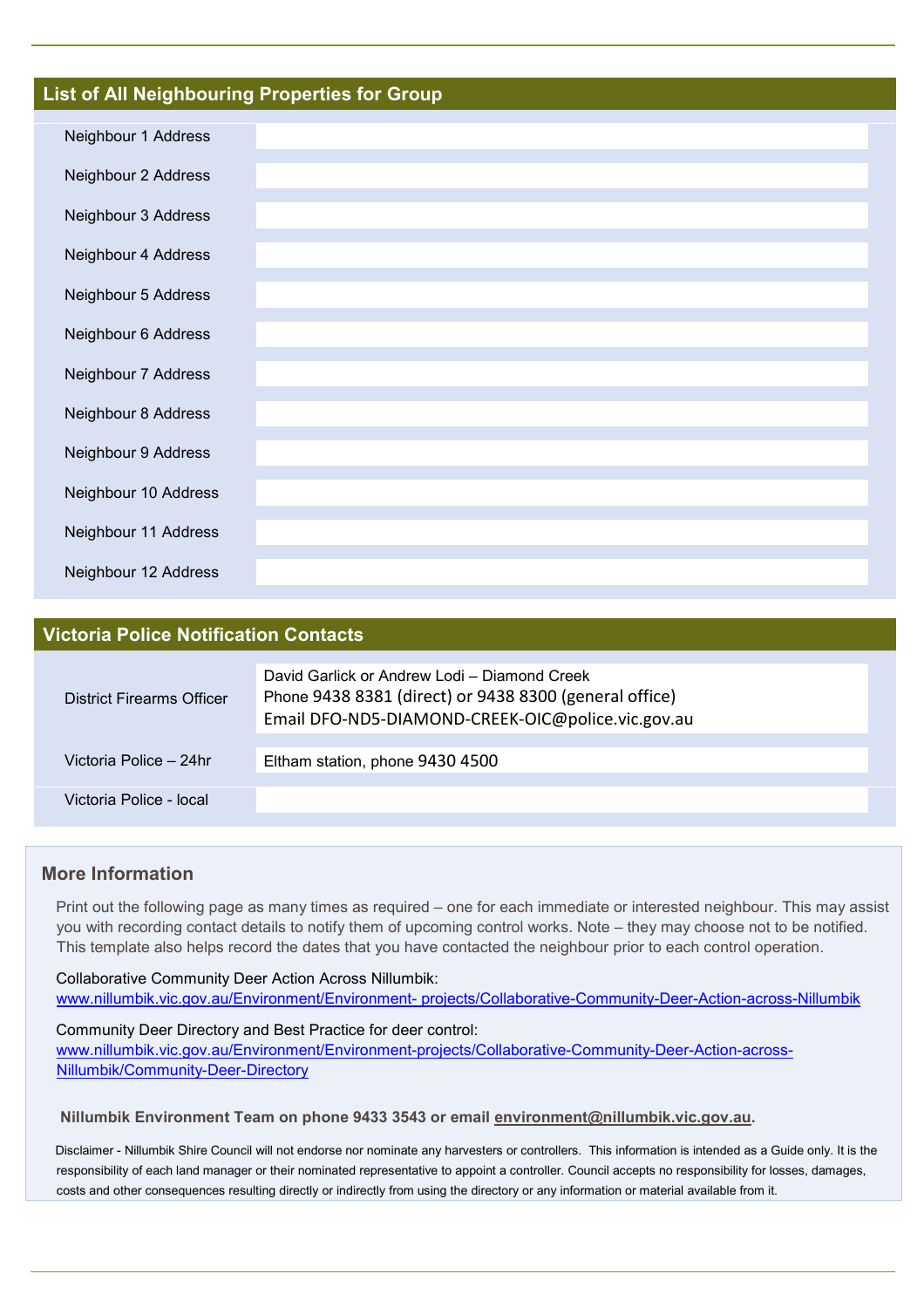| <b>Neighbour Address</b>                                                   |                                                                                                                                                                                                                                                                                                                                         |  |  |  |
|----------------------------------------------------------------------------|-----------------------------------------------------------------------------------------------------------------------------------------------------------------------------------------------------------------------------------------------------------------------------------------------------------------------------------------|--|--|--|
| Neighbour Name/s                                                           |                                                                                                                                                                                                                                                                                                                                         |  |  |  |
| Agreed contact method/s                                                    |                                                                                                                                                                                                                                                                                                                                         |  |  |  |
| Details of stock and stock<br>movement on my property                      |                                                                                                                                                                                                                                                                                                                                         |  |  |  |
| Any additional information<br>to be communicated to the<br>deer controller |                                                                                                                                                                                                                                                                                                                                         |  |  |  |
|                                                                            | I have been notified that planned deer control activities will occur on my neighbour's property and this control will be<br>carried out by a licensed controller using firearms                                                                                                                                                         |  |  |  |
|                                                                            | I have read the safety procedures for when deer control is being undertaken and have a list of important contact<br>numbers<br>When I receive a notification of deer control on my neighbour's property, I do not need to confirm this notification<br>unless there are special circumstances of which I need to advise the controller. |  |  |  |
|                                                                            |                                                                                                                                                                                                                                                                                                                                         |  |  |  |
| Signature                                                                  | Date                                                                                                                                                                                                                                                                                                                                    |  |  |  |
|                                                                            | This neighbour has been notified and given the above information but refuses to sign this communication plan signoff sheet. I                                                                                                                                                                                                           |  |  |  |

## The following is to be completed by the person notifying neighbours (controller or group representative), prior to each deer control operation is to be undertaken as proof that all neighbours have been contacted.

will notify this neighbour of planned deer control. Signed by the property owner having deer control.

| <b>Control Date</b> |            | <b>Notified Date</b>        |            | <b>Signed</b> | <b>Notes</b> | I have<br>notified this<br>neighbour |
|---------------------|------------|-----------------------------|------------|---------------|--------------|--------------------------------------|
|                     | $\sqrt{ }$ | $\frac{1}{2}$ $\frac{1}{2}$ |            |               |              |                                      |
| $\prime$            |            | $\sqrt{2}$                  |            |               |              |                                      |
|                     |            | $\sqrt{ }$                  |            |               |              |                                      |
|                     |            | $\prime$                    |            |               |              |                                      |
|                     | $\sqrt{ }$ | $\sqrt{2}$                  | $\sqrt{ }$ |               |              |                                      |
| $\prime$            | $\sqrt{ }$ | $\sqrt{2}$                  | $\sqrt{ }$ |               |              |                                      |
|                     |            | $\sqrt{2}$                  |            |               |              |                                      |
|                     |            |                             |            |               |              |                                      |
|                     |            | $\sqrt{ }$                  |            |               |              |                                      |
|                     | $\sqrt{ }$ | $\sqrt{ }$                  | $\sqrt{ }$ |               |              |                                      |
|                     |            | $\sqrt{2}$                  |            |               |              |                                      |
|                     |            |                             |            |               |              |                                      |
|                     |            |                             |            |               |              |                                      |